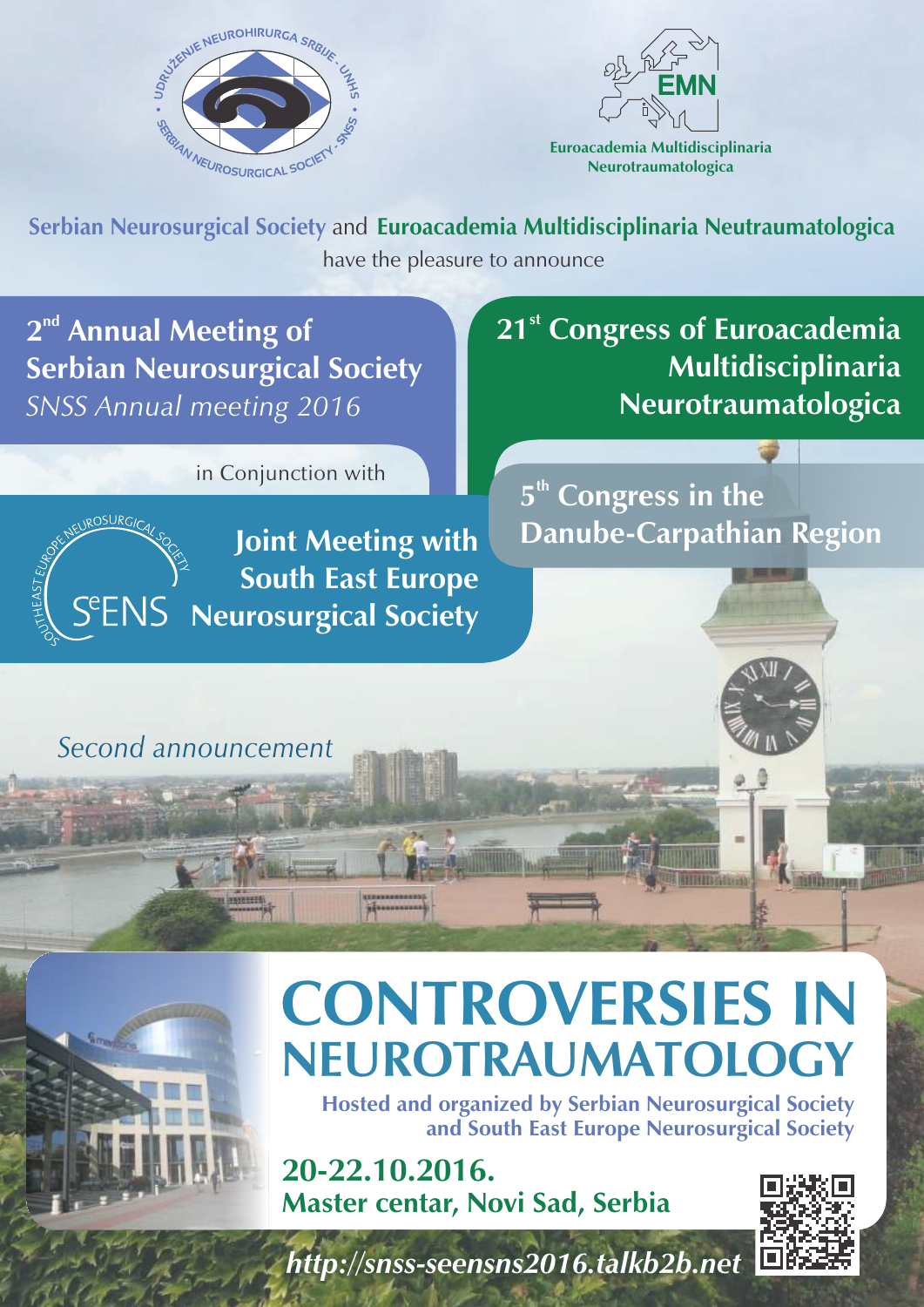### **Organizers**

- **Serbian Neurosurgical Society**
- **Euroacademia Multidisciplinaria Neurotraumatologica**
- **Danube Carpathian region**
- **South East Europe Neurosurgical Society**

## **CONTROVERSIES IN NEUROTRAUMATOLOGY**

20-22.10.2016. Master centar, Novi Sad, Serbia

## **Welcome addresses**

Dear colleagues and friends,

It is my privilege, honour and pleasure to invite you to take part in the exciting journey of discovery at the **Second Annual Meeting of the Serbian Neurosurgical Society st** conjoined with the **21 Congress of Euroacademia Multidisciplinaria Neurotraumatologica**, the 5<sup>th</sup> Danube Carpathian Region Congress and Joint **Meeting with Southeast European Neurosurgical Society**, to be held in **Novi Sad, Serbia, October 20-22, 2016**.

Leaning upon the strong foundations of tradition and experience and following contemporary professional accomplishments, trends and innovations, all of us strive for neurosurgery and neuroscience without frontiers and aim at building bridges of knowledge and understanding across disciplines, institutions, individuals and generations.

In pursuit of enhancing knowledge, sharing and support through borderless cooperation, this unique interdisciplinary event focuses on one all-important and everlasting theme – **CONTROVERSIES IN NEUROTRAUMATOLOGY** – with the aim of bringing our fields of expertise closer in a true scholarly dialogue for the advancement of humanity within constant medical care for all our patients, particularly with head, spinal and peripheral nerve injuries starting at the site of the accident up to reintegration of patients into the society and their occupation following successful rehabilitation.

We are delighted to announce as the keynote speakers and faculties distinguished experts of all aspects in the field of neurotraumatology worldwide. The academic programme will be centred around the following thematic strands from basic considerations and research up to rehabilitation and quality of life:

- ź **Craniocerebral injuries**
- ź **Spinal injuries**
- **Peripheral nerve injuries**

Continuing the good practice established at The First Annual Meeting of the Serbian Neurosurgical Society held in Belgrade in 2015, we are pleased to announce the annual **Serbian Neurosurgical Society Best Young Neurosurgeon Paper Award** for 2016, this time with international participation. Eligible for the award are scientific papers by young neurosurgeons from Serbia and abroad (up to 40 years of age). The papers submitted for the award will be presented by their authors and assessed by a jury of national and international experts. The award is Full Participation in WFNS Congress Istanbul 2017. We are also pleased to announce Young Neurosurgeons' Forum as a special segment of the academic programme of the Congress.

Remaining dedicated to our long-term aim of building bridges of knowledge and understanding across disciplines, institutions, individuals and generations, always keeping in mind that the essence of our profession is above all the wellbeing of every individual patient, we look forward to further scientific, professional, academic, educational and social networking and exchange of expertise, experience and ideas.

You are welcome in Novi Sad, exciting city, with rich tradition and turbulent history, well known as midpoint of cultures and religions, multinational, multicultural and multiconfessional city with notable influence in science, culture and art of Southeast Europe. We are convinced that each of you will have memorable scientific and social moments in Novi Sad.

**Prof. dr Lukas Rasulić**

Lukas Posulić

**SNSS President SeENS Vice President Honorary President of the Congress**

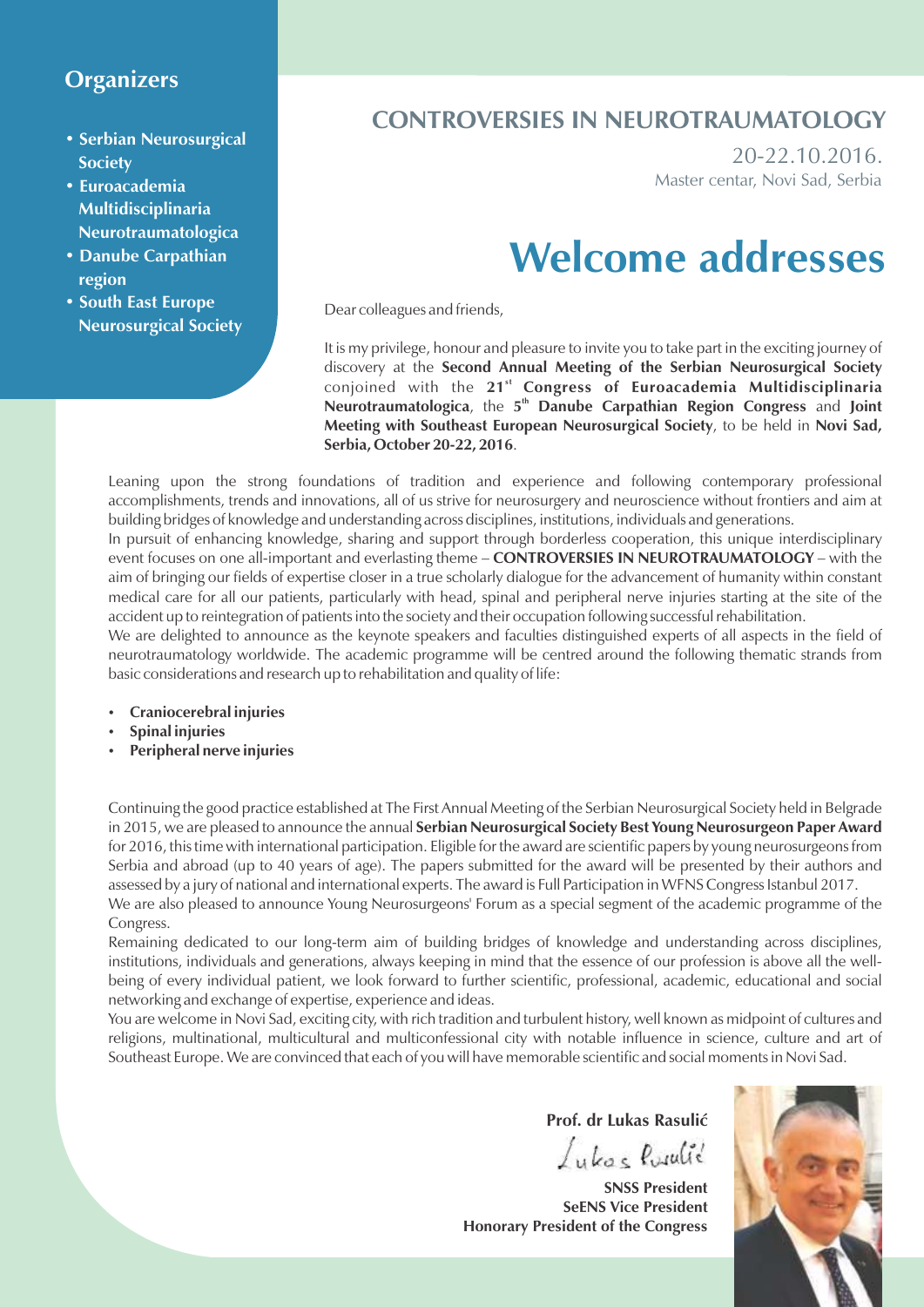## **Honorary Presidents of Congress**



**Prof. dr Ioan Stefan Florian** President, EMN



**Prof. dr Kre{imir Rotim** President, SeENS



**Prof. dr Lukas Rasulić** President SNSS

## **Organizing Committee**



**Prof. dr Petar Vuleković** President



**Prof. dr Tomislav Cigić** Vice President



**Asist. dr Đula Đilvesi** Secretary



**Asist. dr Mladen Karan** Cashier

### **Scientific committee**

**Professor Robert Riener**, MD, PhD, Zürich, Switzerland - President **Professor Klaus von Wild**, MD, PhD, Munster, Germany **Professor loan Stefan Florian**, MD, PhD,Cluj, Romania **Professor Ulrich Kunz**, MD, PhD, Ulm, Germany **Professor Branko \urović**, MD, PhD, Belgrade, Serbia **Professor Sanja Stojanović**, MD, PhD, Novi Sad, Serbia **Professor David Mendelow**, MD, PhD, Newcastle, UK **Professor Alexander Potapov**, MD, PhD, St. Petersburg, Russia **Professor Jean-Luc Truelle**, MD, PhD, Paris, France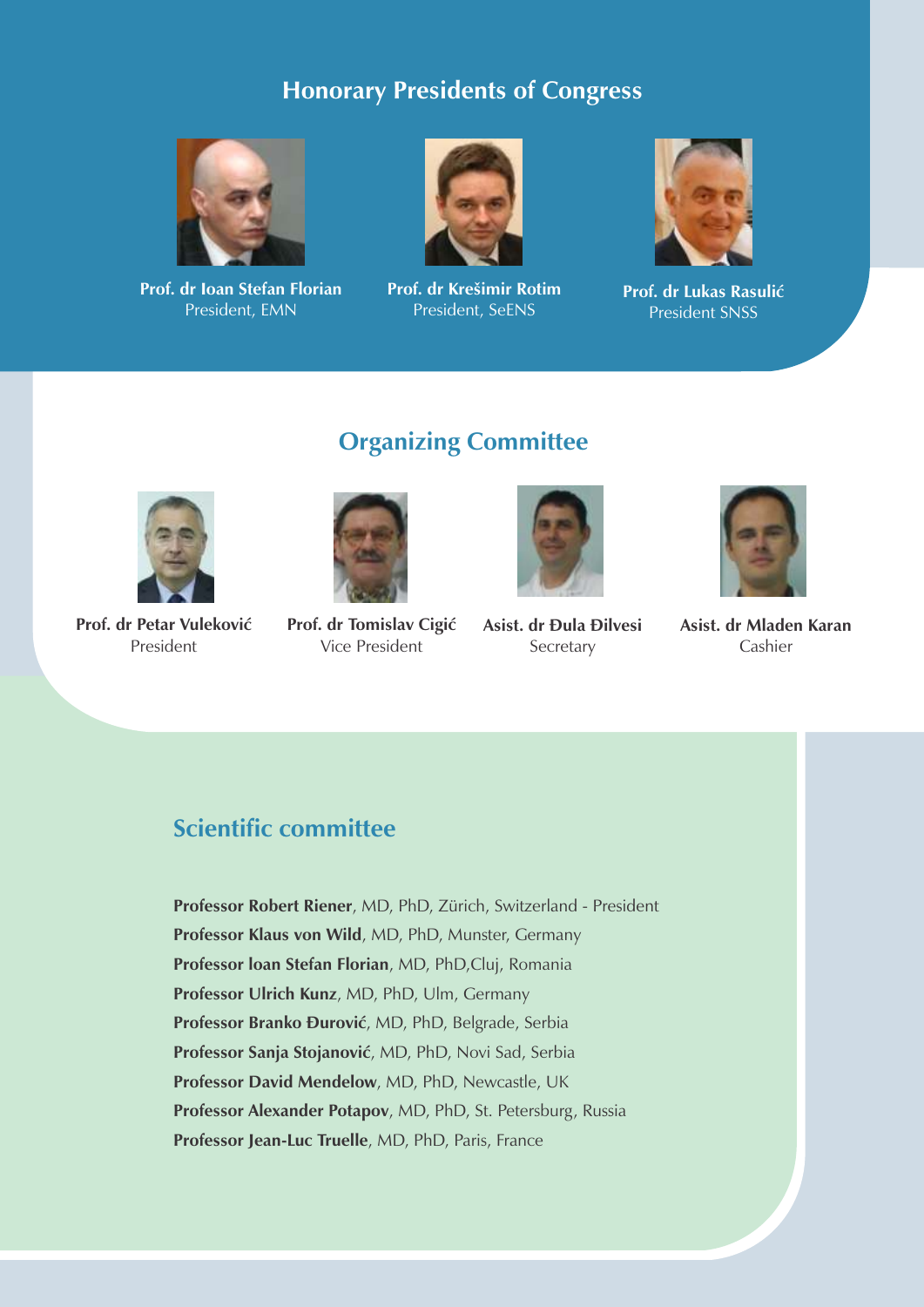## **Faculty**

Aleksandar Čaparoski, Macedonia Alexandar Potapov, Russia Alexander Andreou, Greece Alexandru Vladimir Ciurea, Romania Alberto Delitala, Italy Amir Samii, Germany Andras Buki, Hungary Andre Grotenhuis, NL Andreas Unterberg, Germany Andrew Maas, Belgium Arpad Viola, Hungary Boris Božić, Croatia Branko Milaković, Serbia David Mendelow, United Kingdom Dušan Vitanović, Hungary Fatos Olldashi, Albania Feridun Acar, Turkey Franco Servadei, Italy Gordana Devečerski, Serbia Hans Erich Diemath, Austria Horia Ples, Romania Ibrahim Omerhodžić, Bosnia and Herzegovina Ihsan Solaroglu, Turkey Ilija Pangovski, Macedonia Ioan Stefan Florian, Romania Ivan Ćirić, USA Jacques de Reuck, Belgium Jean-Luc Truelle, France Jesus Lafuente, Spain Jose Leon-Carrion, Spain Jürgen Meixensberger, Germany Klaus R. H. von Wild, Germany Ksenija Kolundžija, Serbia Kosta Petrović, Serbia Konstantinos Fountas, Greece Kenan Arnautović, USA Kre{imir Rotim, Croatia Leonid Boleslavovich Likhterman, Russia

Lukas Rasulić, Serbia Madjid Samii, Germany Max Uwe Mauer, Germany Mentor Petrela, Albania Miroslav Vukić, Croatia Mirsad Hodžić, Bosnia and Herzegovina Nada Andelić, Norwey Nebojša Stojanović, Serbia Nicole von Steinbuchel, Germany Novak Lakičević, Montenegro Oleg Zaitsev, Russia Panagiotis Selviardis, Greece Petar Vuleković, Serbia Péter Banczerowski, Hungary Peter Winkler, Austria Raimund Firsching, Germany Robert Riener, Switzerland Robert Saftić, Croatia Sanja Vicković, Serbia Santiago Lubillo, Spain Slavko Đurašković, Montenegro Tamas Doczi, Hungary Tomislav Sajko, Croatia Ulrich Kunz, Germany Vaso Antunović, Serbia Venelin Gerganov, Germany Venko Filipče, Macedonia Verena Klamroth-Marganska, Switzerland Vincenzo Paternó, Germany Yavor Enčev, Bulgaria Wolf Ingo Steudel, Germany Zbigniew Czernicki, Poland Zlatko Kolić, Croatia Zsolt Kopniczky, Hungary

**Special guest: Prof. dr Remzi Sanver** Faculty of Business, Istanbul Bigli University *"Thougts on social sciences and the brain"*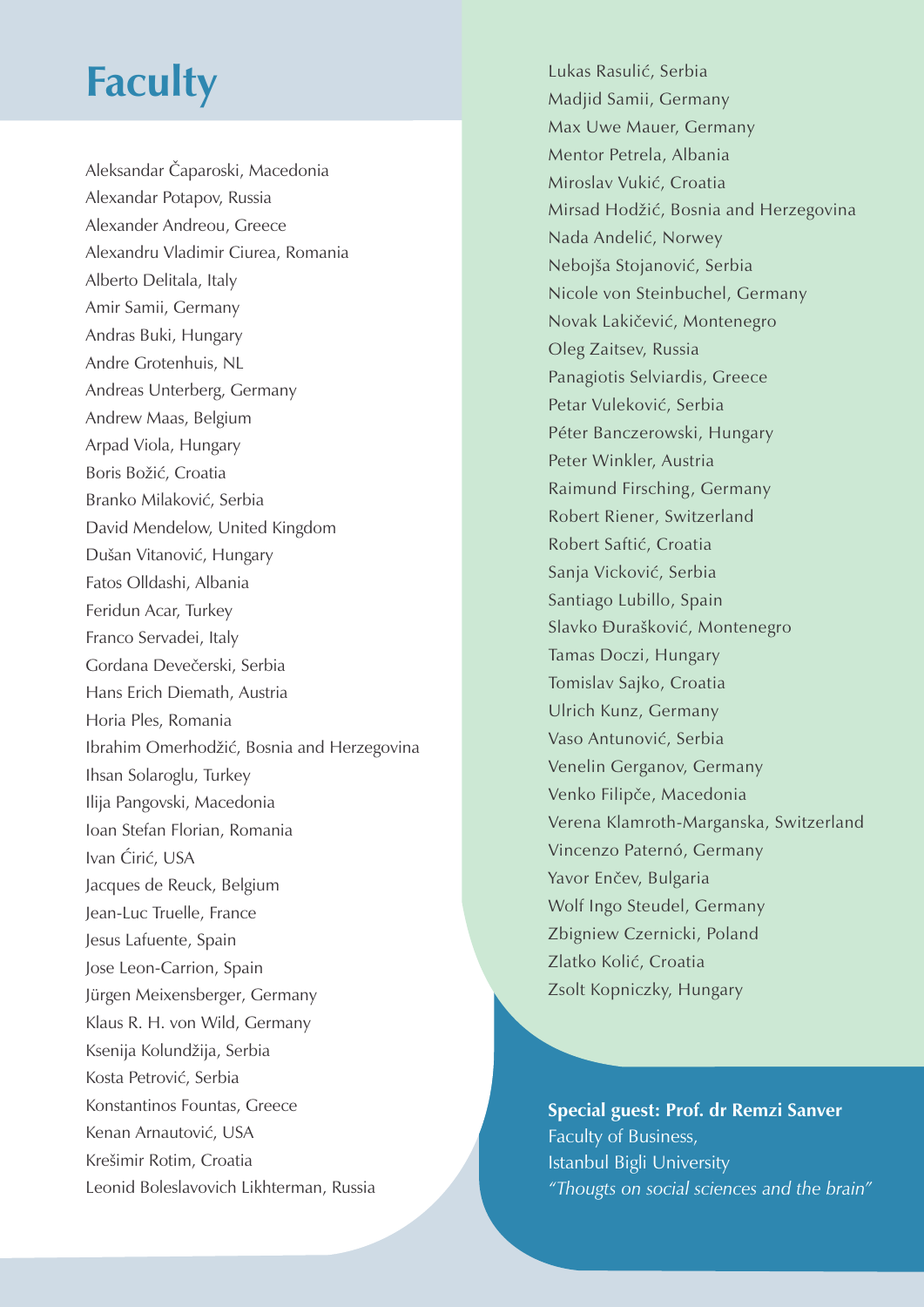

## **General information about Novi Sad**

- Location: Serbia, Province Vojvodina 45°15' N, 19°51' E
- Located in the southern part of the Pannonian Plain, on the left bank of the Danube river, facing the northern slopes of Fruška Gora mountain
- Time: Central-european time (GMT+1)
- Climate and Weather: Temperate continental climate, with four seasons.
- Currency: RSD (subject to change)
	- 1 EUR = 121,83 RSD
	- $1$  USD = 111.66 RSD
	- $1$  GBP = 167,65 RSD
	- 1 CHF = 112,52 RSD
- The capital of Vojvodina, northern province of Serbia
- The city has a population of 250 000, the city region of 340 000

### **How to get to Novi Sad**

#### **•By plane**

Novi Sad doesn't have an international airport and the closest one is **Nikola Tesla Airport** (IATA: BEG) near Belgrade (about 70 kilometers). Provide your flight details to local agency *Panacomp* earlier, and they will organize transfer for you by TAXI - special price for this transfer is 30€. Check point for faculty and participants of the Congress will be available on Belgrade airport.

#### **•By car**

**E-75** highway that connects Belgrade and Budapest passes by Novi Sad, **E-70** highway which is some 40km south/west of Novi Sad connects Ljubljana, Zagreb and Belgrade.

#### **•By train**

Novi Sad is on the international railway route **Vienna – Budapest – Novi Sad - Belgrade – Istanbul**, from Belgrade there are also railway routes to Timişoara and Bucharest (Romania) as well as to Zagreb (Croatia), Ljubljana (Slovenia) and further to Italy and Austria.

#### **•By Danube river**

Between 1252 and 1262 kilometers of the Danube watercourse.

### **Accomodation**

**Hotel Master <del>★ ★ ★</del>** 50 rooms i.e. 110 beds in standard rooms



**Hotel Park**

**Hotel Sajam**







**Tourist resort "Ribarsko ostrvo"** ★ ★ ★ ★





**Venue Master centar - Congress Centre,**  Novi Sad

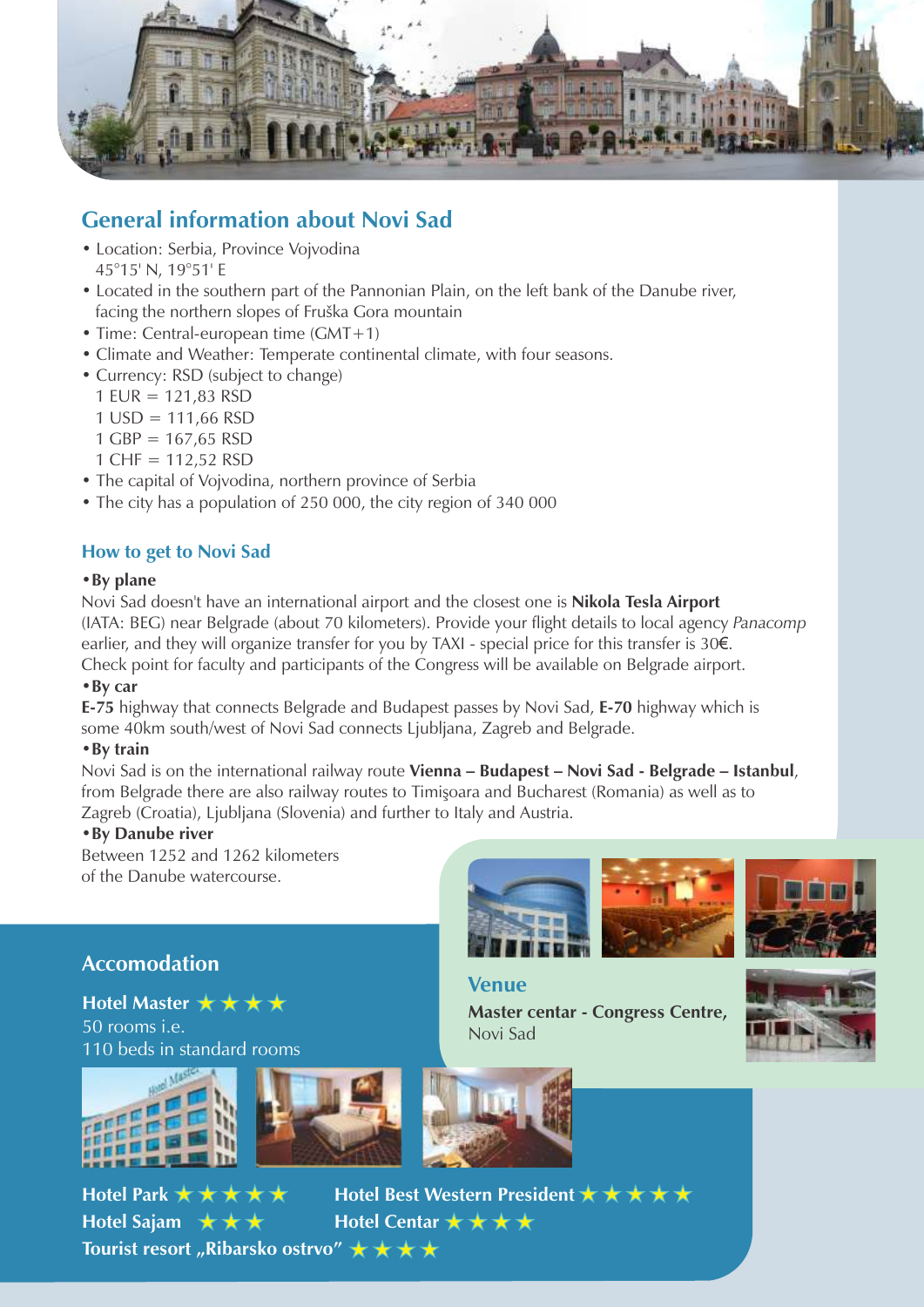## **REGISTRATION FORM**

| Prof<br>Dr<br>$\vert$ Mr<br>Title:<br>Mrs                                               | <b>Ms</b> |  |
|-----------------------------------------------------------------------------------------|-----------|--|
| <b>Full Name:</b>                                                                       |           |  |
| Preffered Name on Bagde<br>(Limited to 15 alphabets)                                    |           |  |
| Institution:                                                                            |           |  |
| Correspondences Address:                                                                |           |  |
| Poscode:                                                                                | Country:  |  |
| Telephone:                                                                              | Mobile:   |  |
| Facsimile:                                                                              | E-mail:   |  |
| for Young neurosurgeons award $(<$ 40 years)<br>Age (year):                             |           |  |
| I am interested in Trip to Petrovaradin Fortress, Friday, October 21 <sup>th</sup> 2016 |           |  |

## **Payment**

### **INSTRUCTION FOR PAYMENT ORDERS IN FAVOR OF LEGAL ENTITIES IN EUR**

#### **Intermediary Bank / Correspondent Bank**

**SWIFT – BIC:** DEUTDEFF **Name:** DEUTSCHE BANK AG **City, Country:** FRANKFURT AM MAIN GERMANY

**Account with institution / Beneficiary's Bank SWIFT – BIC:** KOBBRSBG **Name:** KOMERCIJALNA BANKA AD BEOGRAD **Street:** Svetog Save 14 **City, Country:** 11000 Belgrade Republic of Serbia

#### **Congress fee:**

| Category         | Early<br>registration | Late<br>registration |
|------------------|-----------------------|----------------------|
| Specialists      | $100$ euro            | $150$ euro           |
| Residents        | $50$ euro             | $50$ euro            |
| Medical students | No fee                | No fee               |

**Beneficiary** 

|                       | <b>IBAN/ Account Number: RS35205007080004278889</b> |
|-----------------------|-----------------------------------------------------|
| Company name:         | UDRUŽENJE NEUROHIRURGA SRBIJE                       |
| <b>Street:</b>        | PASTEROVA 2                                         |
| <b>City, Country:</b> | Beograd (Savski Venac), REPUBLIC OF SERBIA          |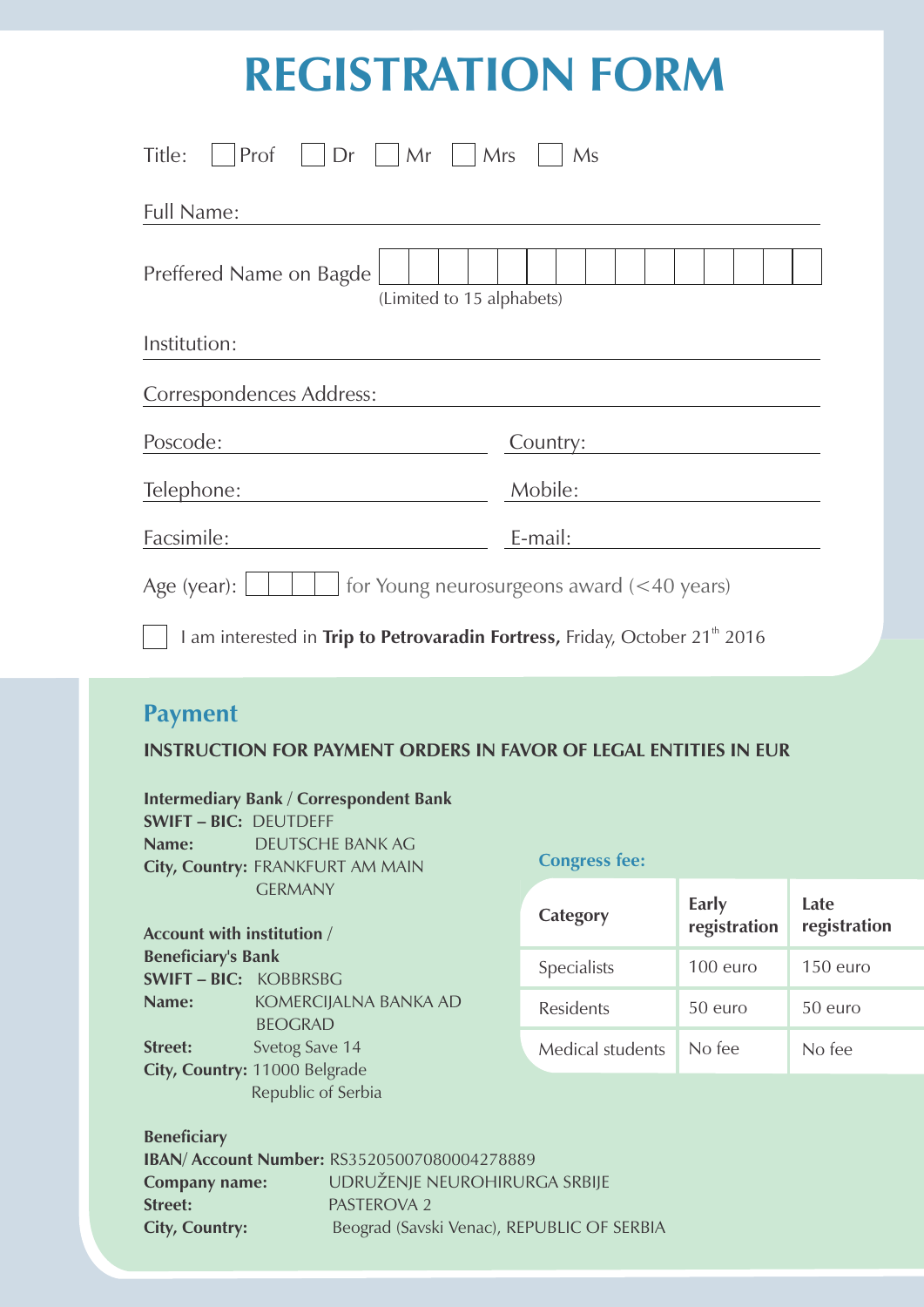## **Important congress information**

### **AWARDS**

### **EMN AWARD**

EMN will provide awards for Young neuroscientist contest. 5 the best abstracts will be selected by EMN Scientific committee. All of them will be awarded with 250€ for travel expenses, and the best presentation in special session will be awarded with additional 250€.

### **ANNUAL SERBIAN NEUROSURGICAL SOCIETY (SNSS) BEST YOUNG NEUROSURGER PAPER AWARD**

Eligible for the award are scientific papers by young neurosugeons from Serbia, which will be assessed by a jury of national and international experts. The papers submitted for the award will be presented by their author.

*Award:* Full participation in WFNS 2017 congress in Istanbul.

**It should be clearly specified in application form and e-mail message with abstract submission how old author is. All authors younger than 40 years can apply for EMN and SNSS awards.**

### **TOPICS**

The congress wil have three main topics: *Traumatic brain injury***,** *spinal cord injury* **and** *peripheral nerves injury*. Regarding this topics following issues wil be debated:

- 1. Basic research and clinical trials
- 2. Diagnostics
- 3. Treatment
- 4. Rehabilitation and outcome
- 5. Medico-legal aspects and litigation

### **REGISTRATION FEES**

- **Klaus fon Wild** lecture presenter have fully covered expenses
- Honorary presidents of EMN do not have to pay the registration fees
- All other participants have to pay all expenses

### **DURATION OF LECTURES**

**Klaus fon Wild lecture:** 30 minutes, *no discussion* **Plenary sessions:** 15 (12+3) minutes **Main sessions:** 10 (8+2) minutes **Short oral presentation:** 5 minutes **Young neuroscientist award:** 10 minutes, *no discussion*

**The congress will be accredited by Serbian Health Council, and the efforts are going to be invested to obtain EACCME accreditation.**

**Executive committee meeting and General Assembly of the EMN** will be held in Novi Sad, TBA. **Executive committee meeting and General Assembly of the SNSS** will be held in Novi Sad, TBA. **Executive committee meeting and General Assembly of the SeENS** will be held in Novi Sad, TBA.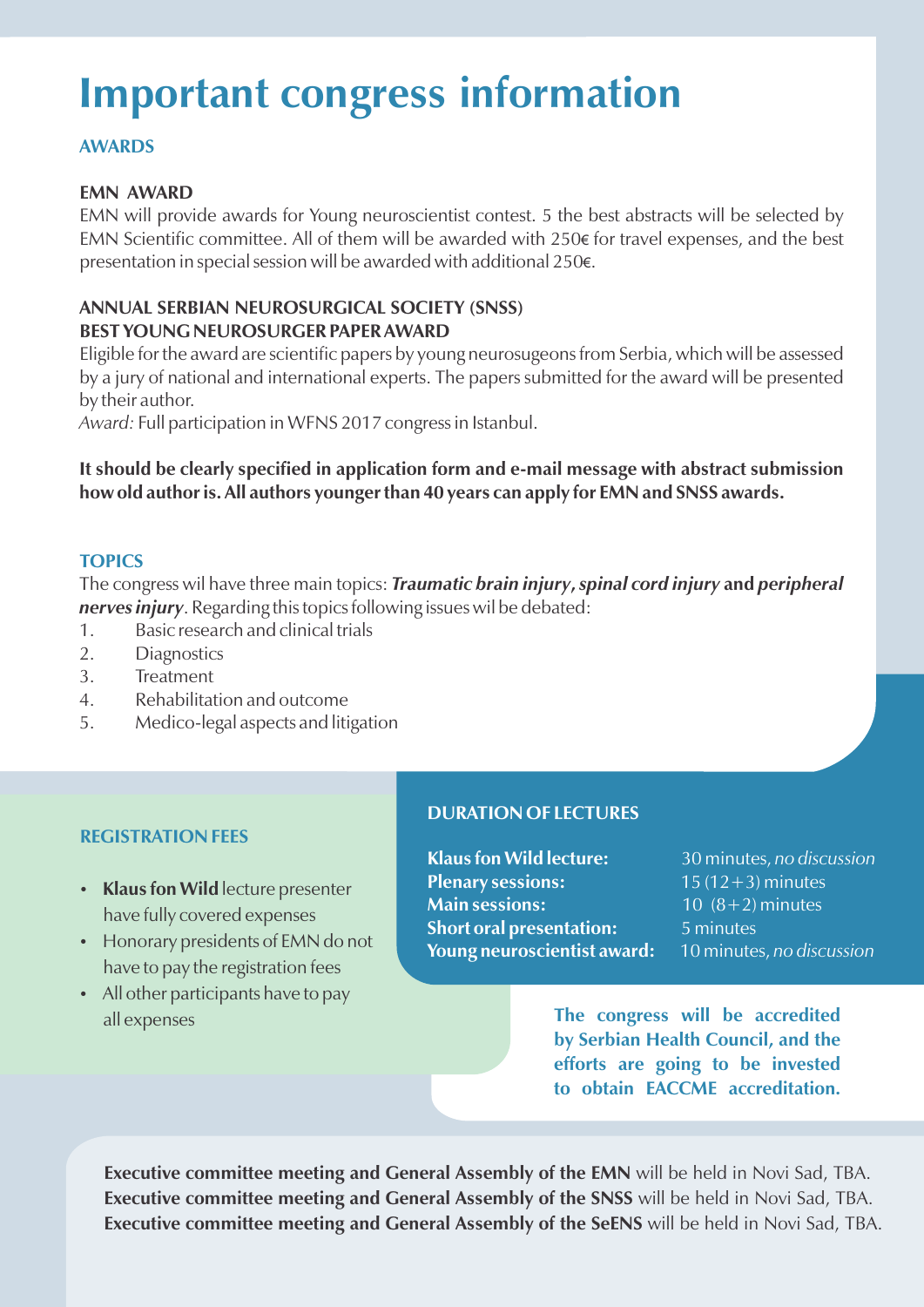## **Call for abstracts**

You are kindly invited to submit your abstract for the event **Controversies in Neurotraumatology**, either for oral or poster presentation.

The abstract should be submitted by 1<sup>st</sup> June 2016 as on-line submission. All abstracts will be reviewed. Accepted abstracts will be published in the Abstract Book. Carefully read the guidelines stated here before submitting your abstract. Acknowledgement of receipt of your submission will be returned to your e-mail address immediately upon submission. If you do not receive our e-mail, your submission was not completed and your abstract needs to be resubmitted. Please note, that acknowledgement of receipt of your abstract submission does not mean that your abstract is accepted by the Scientific Committee.

**On-line abstract submission:** The abstracts should be sent on e-mail *djuladjilvesi***@***gmail.com*

### **Submission Guidelines**

- 1. Authors presenting abstracts must enregister immediately after hearing their abstract has been accepted.
- 2. Abstracts must be submitted in English.
- 3. Titles should be entered in the "Title Field" (not as part of the abstract) and should contain no more than 20 words or 80 characters including spaces.
- 4. Abstract text should be entered in the "Abstract Text Field" and should contain no more than 300 words.The system will not allow you to enter more than 300 words. Single space all text. Do not leave blank lines. Use standard abbreviations. Place a special or unusual abbreviation in parenthesis after the full word when it appears for the first time.
- 5. Any tables, graphs or diagrams should be e-mailed together with the abstract to: djuladjilvesi@gmail.com. Please add "Abstract Novi Sad 2016" to the subject line of your email!
- 6. Authors' names and institutions should be entered in the appropriate fields. The following data is needed for the "Institution Field" - Name of the Institution, Department, City and Country.
- 7. Please avoid references. However, if references are used they should be included in the text as: (Authors, journal, year, volume, pages).
- 8. Abstracts must be written in comprehensible English and must conform to the guidelines or they will not be accepted.
- 9. It is the author's responsibility to submit a correct abstract. Any errors in spelling, grammar, or scientific fact will be reproduced as typed by the author. Changes to abstract can only be accepted until the deadline.

### **Notification of Acceptance**

Notification of acceptance / rejection will be e-mailed in the end of June. (contact Congress Secretary if you have not received your notification e-mail by the  $1<sup>st</sup>$  of July). The corresponding author will receive any correspondence concerning the abstract.